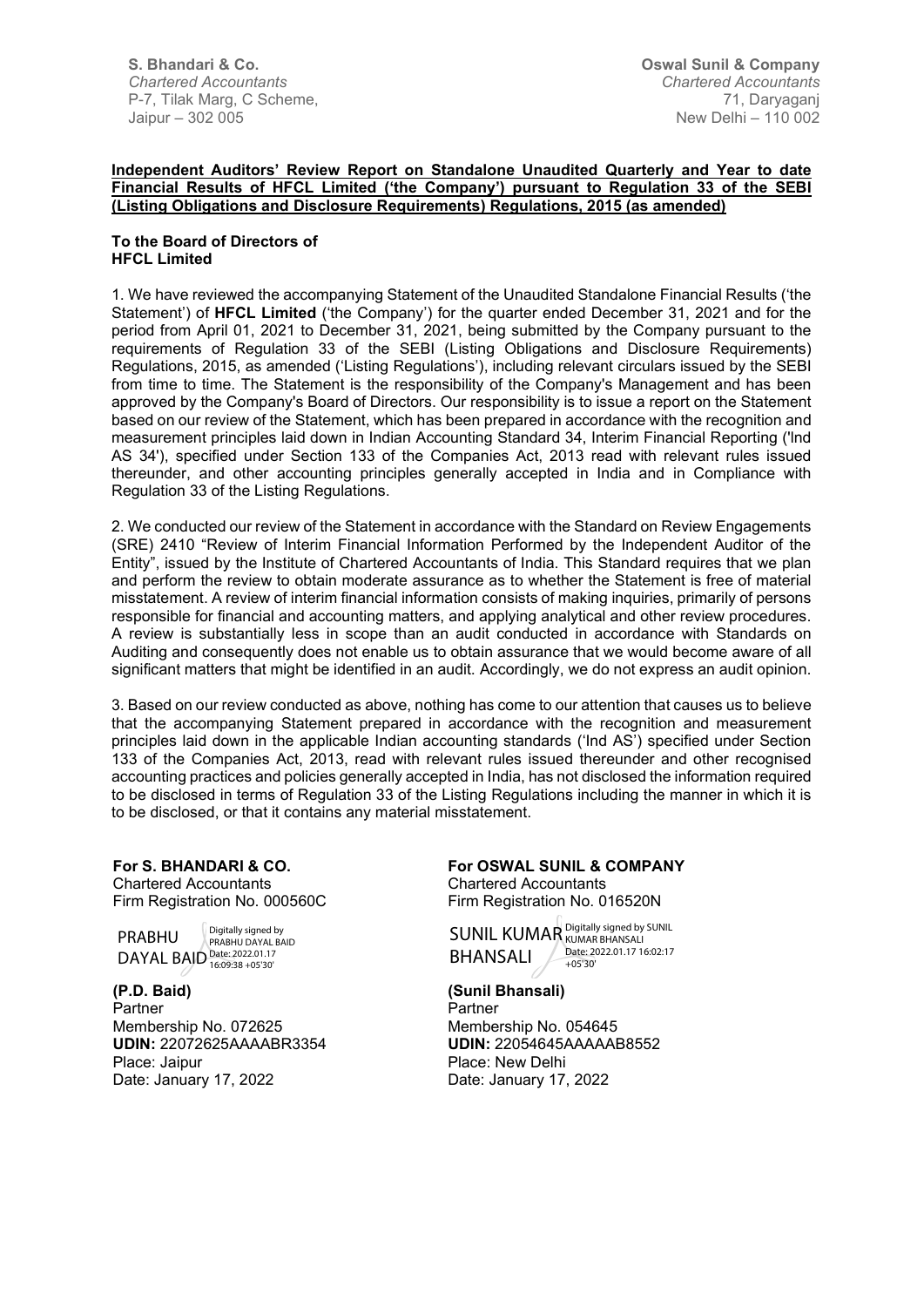#### Independent Auditors' Review Report on Consolidated Unaudited Quarterly and Year to date Financial Results of HFCL Limited (the "Parent") pursuant to Regulation 33 of the SEBI (Listing Obligations and Disclosure Requirements) Regulations, 2015 (as amended)

#### To the Board of Directors of HFCL Limited

1. We have reviewed the accompanying Statement of the Unaudited Consolidated Financial Results ("the Statement") of HFCL Limited ("the Parent") and its subsidiaries (the Parent and its subsidiaries together referred to as "the Group"), and its share of the net profit after tax and total comprehensive profit of its jointly controlled entities/ associates, for the quarter ended December 31, 2021 and for the period from April 01, 2021 to December 31, 2021, being submitted by the Parent pursuant to the requirement of Regulation 33 of the SEBI (Listing Obligations and Disclosure Requirements) Regulations, 2015, as amended ('the Listing Regulations').

2. This Statement, which is the responsibility of the Parent's Management and approved by the Parent's Board of Directors, has been prepared in accordance with the recognition and measurement principles laid down in Indian Accounting Standard 34 "Interim Financial Reporting" ("Ind AS 34"), prescribed under Section 133 of the Companies Act, 2013 read with relevant rules issued thereunder, and other accounting principles generally accepted in India and in compliance with Regulation 33 of the Listing Regulations. Our responsibility is to express a conclusion on the Statement based on our review of the Statement.

3. We conducted our review of the Statement in accordance with the Standard on Review Engagements (SRE) 2410 "Review of Interim Financial Information Performed by the Independent Auditor of the Entity", issued by the Institute of Chartered Accountants of India. This Standard requires that we plan and perform the review to obtain moderate assurance as to whether the Statement is free of material misstatement. A review of interim financial information consists of making inquiries, primarily of persons responsible for financial and accounting matters, and applying analytical and other review procedures. A review is substantially less in scope than an audit conducted in accordance with Standards on Auditing and consequently does not enable us to obtain assurance that we would become aware of all significant matters that might be identified in an audit. Accordingly, we do not express an audit opinion.

We also performed procedures in accordance with the circular issued by the SEBI under Regulation 33(8) of the Listing Regulations, as amended, to the extent applicable.

4. The Statement includes the results of following Subsidiaries and Jointly Controlled Entities:

- i. Subsidiaries:
	- a. HTL Ltd.,
	- b. Polixel Security Systems Pvt. Ltd.;
	- c. Raddef Private Ltd,;
	- d. Moneta Finance Pvt. Ltd.;
	- e. HFCL Advance Systems Pvt. Ltd.;
	- f. Dragon Wave HFCL India Pvt. Ltd.;
	- g. HFCL Technologies Pvt. Ltd. (w.e.f. June 26, 2021);
	- h. HFCL B.V. (w.e.f. October 07, 2021); and
	- i. HFCL Inc. (w.e.f. October 08, 2021).

### ii. Jointly Controlled Entities:

- a. Nimpaa Telecommunications Pvt. Ltd. (w.e.f. June 14, 2021); and
- b. BigCat Wireless Pvt. Ltd. (w.e.f. November 12, 2021)

5. Based on our review conducted and procedures performed as stated in paragraph 3 above and based on the consideration of the review reports of the other auditors referred to in paragraph 6 and 7 below, nothing has come to our attention that causes us to believe that the accompanying Statement, prepared in accordance with the recognition and measurement principles laid down in the aforesaid Indian Accounting Standard and other accounting principles generally accepted in India, has not disclosed the information required to be disclosed in terms of Regulation 33 of the Listing Regulations, including the manner in which it is to be disclosed, or that it contains any material misstatement.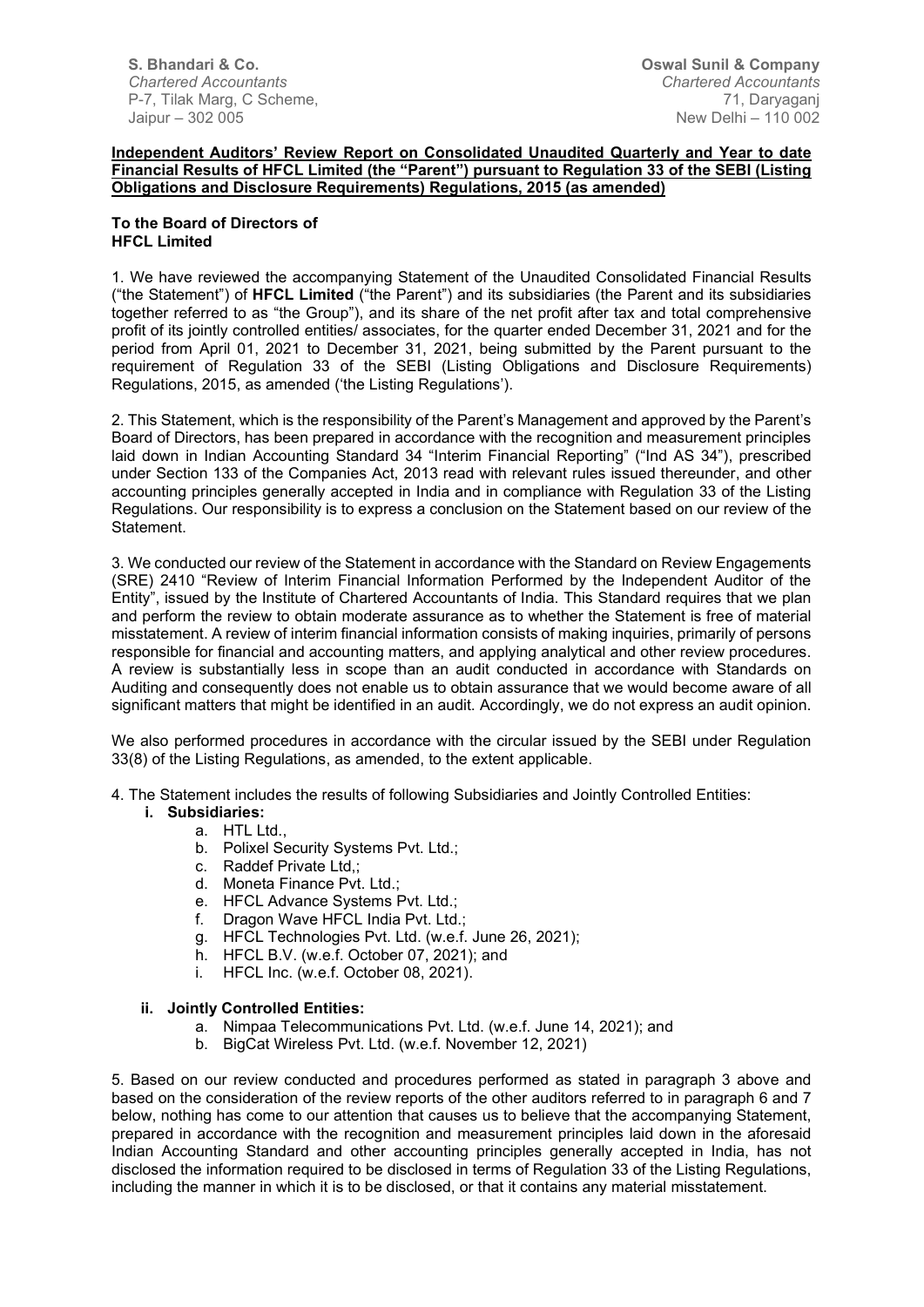S. Bhandari & Co. *Chartered Accountants* P-7, Tilak Marg, C Scheme, Jaipur – 302 005

Oswal Sunil & Company *Chartered Accountants*  71, Daryaganj New Delhi – 110 002

6. We did not review the interim financial information / financial results of two subsidiaries included in the Statement, whose interim financial information / financial results reflect total revenues of Rs. 0.41 Crore and Rs. 0.41 Crore, total net profit after tax of Rs. 0.37 Crore and Rs. 0.48 Crore and total comprehensive income of Rs. 0.37 Crore and Rs. 0.48 Crore for the quarter ended December 31, 2021 and for the period from April 01, 2021 to December 31, 2021 respectively, as considered in the Statement. The Statement also includes the Group's share of net profit after tax of Rs. 0.15 Crore and Rs. 0.06 Crore and total comprehensive Income of Rs. 0.15 Crore and Rs. 0.06 Crore, for the quarter ended December 31, 2021 and for the period from April 01, 2021 to December 31, 2021 respectively, as considered in the Statement, in respect of two jointly controlled entities, whose interim financial results have not been reviewed by us. These interim financial information/ financial results have been reviewed by other respective auditors whose reports have been furnished to us by the Management and our conclusion on the Statement, in so far as it relates to the amounts and disclosures included in respect of these two subsidiaries and two jointly controlled entities, is based solely on the reports of the other auditors and the procedures performed by us as stated in paragraph 3 above.

7. The interim financial information / financial results of five subsidiaries included in the Statement, whose interim financial information / financial results reflect revenues of Rs. 249.03 Crore and Rs. 733.98 Crore, total net profit after tax of Rs. 10.53 Crore and Rs. 36.44 Crore and total comprehensive income of Rs. 10.46 Crore and Rs. 36.33 Crore for the quarter ended December 31, 2021 and for the period from April 01, 2021 to December 31, 2021 respectively, as considered in the Statement, have been reviewed by one of the joint auditors of the Parent and our opinion on the Statement, in so far as it relates to the amounts and disclosures included in respect of these subsidiaries, is based solely on the reports of such joint auditor.

8. The accompanying Statement includes unaudited interim financial information / financial results in respect of two foreign subsidiaries, whose interim financial information / financial results reflect total revenues of Rs. Nil and Rs. Nil, total net profit / (loss) after tax of Rs. (0.10) crore and Rs. (0.10) crores, total comprehensive income/ (loss) of Rs. (0.10) crore and Rs. (0.10) crore for the quarter ended December 31, 2021 and for the period from April 01, 2021 to December 31, 2021 respectively, as considered in the Statement whose interim financial information / financial results have been certified by the management.

The interim financial information / financial results of these subsidiaries have been furnished to us by the Management and our conclusion on the Statement, in so far as it relates to the affairs of these subsidiaries is based solely on such management certified interim financial information / financial results and other financial information. According to the information and explanations given to us by the Management, these interim financial information / financial results and other financial information are not material to the Group.

Our conclusion on the Statement in respect of matters stated in paragraph 6, 7 and 8 above is not modified with respect to our reliance on the work done and the reports of the other auditors and the interim financial information / financial results and other financial information certified by the Management.

# For S. BHANDARI & CO.

Chartered Accountants Firm Registration No. 000560C

PRABHU DAYAL BAID Date: 2022.01.17

Digitally signed by PRABHU DAYAL BAID 16:10:49 +05'30'

(P.D. Baid) Partner Membership No. 072625 UDIN: 22072625AAAABS3253 Place: Jaipur Date: January 17, 2022

# For OSWAL SUNIL & COMPANY

Chartered Accountants Firm Registration No. 016520N

SUNIL KUMAR SUNIL KUMAR BHANSALI Digitally signed by **BHANSALI** Date: 2022.01.17 16:02:37 +05'30'

(Sunil Bhansali) **Partner** Membership No. 054645 UDIN: 22054645AAAAAC3669 Place: New Delhi Date: January 17, 2022